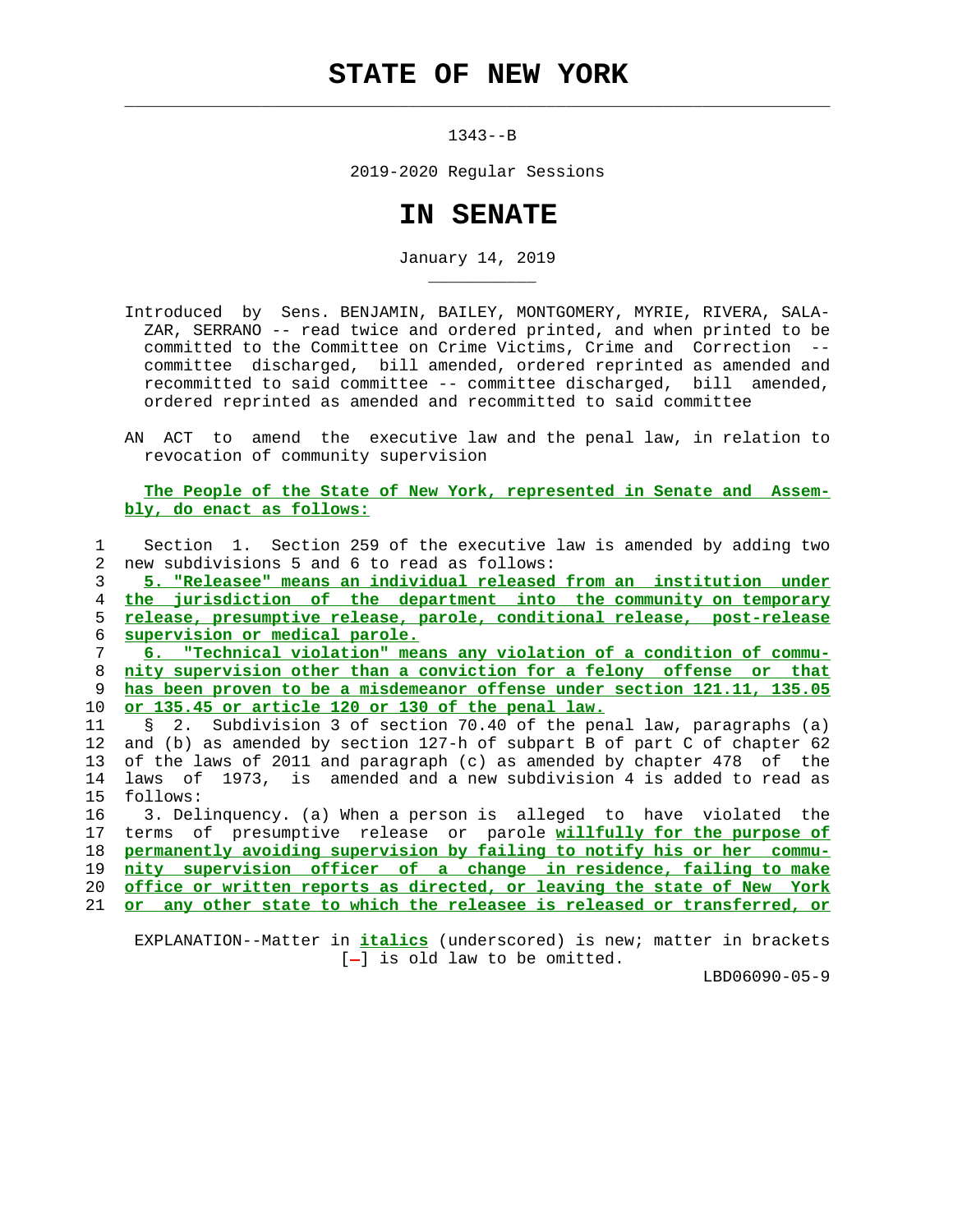**any area defined in writing by his parole officer, without permission,** 2 and the state board of parole has declared such person to be delinquent, 3 the declaration of delinquency shall interrupt the person's sentence as 4 of the date of the delinquency and such interruption shall continue 5 until the [**return of the person to an institution under the jurisdiction of the state department of corrections and community supervision**] **execution of the warrant**. 8 (b) When a person is alleged to have violated the terms of his or her<br>9 conditional release or post-release supervision willfully for the 9 conditional release or post-release supervision **willfully for the purpose of permanently avoiding supervision by failing to notify his or her community supervision officer of a change in residence, failure to make office or written reports as directed, or leaving the state of New York or any other state to which the releasee is released or trans- ferred, or any area defined in writing by his parole officer, without permission** and has been declared delinquent by the parole board or the 16 local conditional release commission having supervision over such 17 person, the declaration of delinquency shall interrupt the period of 18 supervision or post-release supervision as of the date of the delinquen- 19 cy. For a conditional release, such interruption shall continue until 20 the [**return of the person to the institution from which he or she was released or, if he or she was released from an institution under the jurisdiction of the state department of corrections and community super- vision, to an institution under the jurisdiction of that department. Upon such return, the person shall resume service of his or her sentence**] **execution of the warrant**. For a person released to post-re- 26 lease supervision, the provisions of section 70.45 **of this article** shall 27 apply. 28 (c) Any time spent by a person in custody from the time of [**delinquen- cy**] **execution of a warrant pursuant to paragraph (a) of subdivision three of section two hundred fifty-nine-i of the executive law** to the 31 time service of the sentence resumes shall be credited against the term 32 or maximum term of the interrupted sentence[**, provided: (i) that such custody was due to an arrest or surrender based upon the delinquency; or (ii) that such custody arose from an arrest on another charge which culminated in a dismissal or an acquittal; or (iii) that such custody arose from an arrest on another charge which culminated in a conviction, but in such case, if a sentence of imprison- ment was imposed, the credit allowed shall be limited to the portion of the time spent in custody that exceeds the period, term or maximum term of imprisonment imposed for such conviction**]. **4. Earned time credits. (a) After a person has begun a period of community supervision pursuant to this section and section 70.45 of this article, such period shall be reduced by thirty days for every thirty days that such person does not violate a condition of his or her commu- nity supervision, provided the person is not subject to any sentence with a maximum term of life imprisonment. The calculation of earned time credit periods shall begin on the releasee's first day of community supervision and shall be awarded after each completed thirty day period. Any such awarded earned time credits shall be applied against such person's unserved portion of the maximum term, aggregate maximum term or period of post-release supervision for any current sentence. (b) Earned time credits may be withheld or revoked only for the thir- ty-day period commencing from the date of violative behavior sustained at a final revocation hearing, except that earned time credits may be withheld or revoked for the entire time period during which a releasee**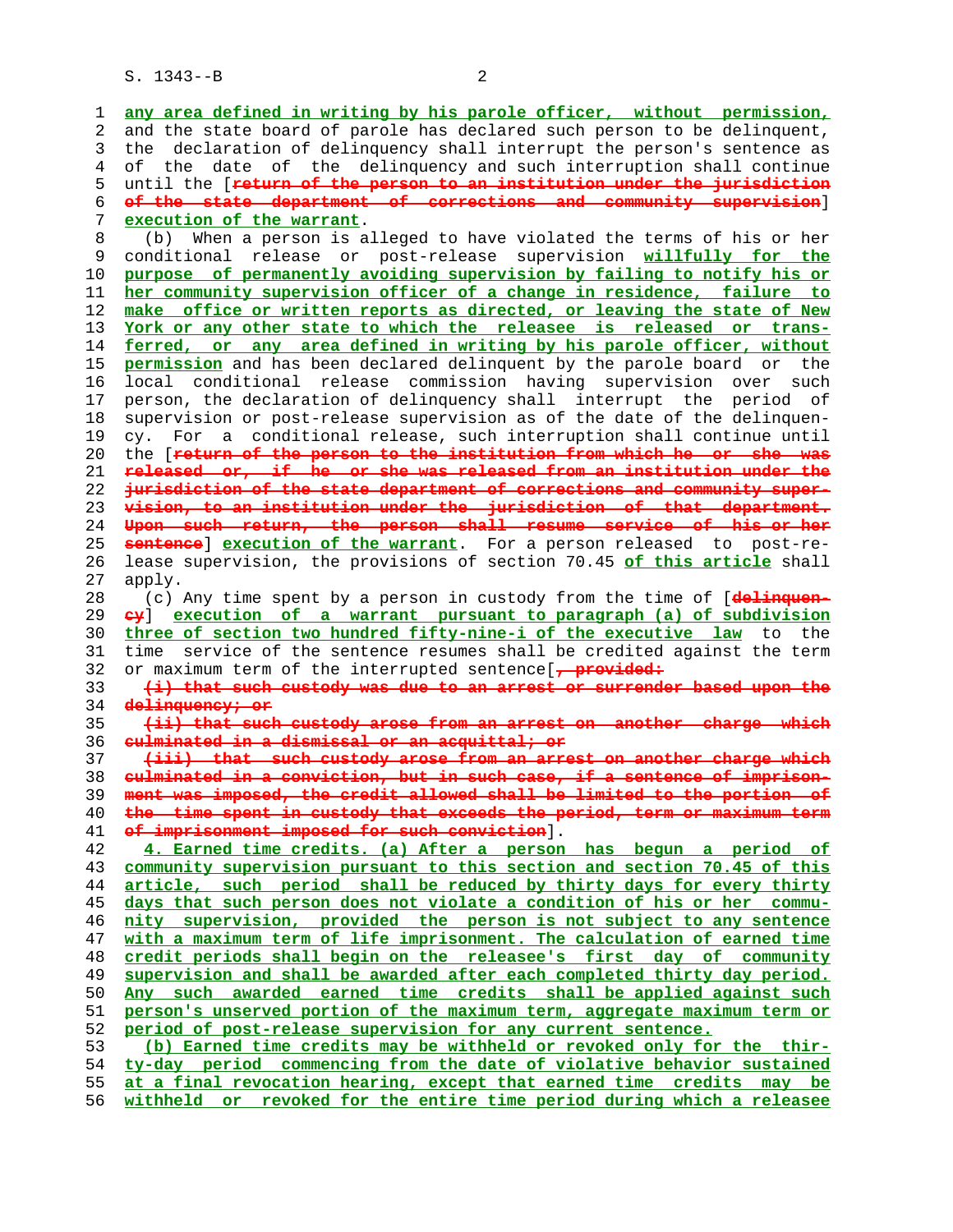**absconded from supervision, as sustained at a final revocation hearing, and as defined in subparagraph (xii) of paragraph (f) of subdivision three of section two hundred fifty-nine-i of the executive law. Earned time credits may not be earned during a period of incarceration imposed based on a sustained violation or new criminal conviction. After a sustained violation, the calculation of an earned time credit period shall recommence on the thirty-first day after the date of the violative behavior or, if the sustained violation resulted in a term of incarcera- tion, on the day the releasee is restored to community supervision, whichever is later. (c) When a person is subject to more than one period of community supervision, the reduction authorized in this subdivision shall be applied to every period of parole or conditional release to which the person is subject. (d) Earned time credits shall be awarded to any person subject to community supervision at the time this legislation becomes effective retroactive to the initial date such person began his or her earliest current period of community supervision. If a releasee's current period of community supervision has been interrupted by a period of incarcera- tion prior to the effective date of the chapter of the laws of two thou- sand nineteen which added this subdivision and any portion of such peri- od of incarceration would have been ineligible for incarceration if such chapter of the laws of two thousand nineteen which added this subdivi- sion had already been in effect, the department shall award retroactive earned time credits to the releasee for such ineligible portion of such period of incarceration. The department shall have six months from the effective date of this subdivision to calculate all retroactive earned time credits; however, the department of corrections and community supervision shall prioritize earned time credit calculations for releas- ees whose terms of community supervision are due to terminate before the conclusion of such six months. Retroactive earned time credits shall not be awarded to any releasee serving a term of incarceration for a sustained parole violation at the time of the effective date of the chapter of the laws of two thousand nineteen which added this subdivi- sion until the releasee is returned to community supervision.** 36 § 3. Paragraphs (d), (e) and (f) of subdivision 5 of section 70.45 of 37 the penal law, as amended by section 127-j of subpart B of part C of 38 chapter 62 of the laws of 2011, are amended to read as follows: 39 (d) When a person is alleged to have violated a condition of post-re- 40 lease supervision **willfully for the purpose of permanently avoiding supervision by failing to notify community supervision officer of a change in residence, failure to make office or written reports as directed, or leaving the state of New York or any other state to which the releasee is released or transferred, or any area defined in writing by his or her parole officer, without permission** and the department of 46 corrections and community supervision has declared such person to be 47 delinquent: (i) the declaration of delinquency shall interrupt the peri- 48 od of post-release supervision; (ii) such interruption shall continue 49 until the person is restored to post-release supervision; (iii) if the 50 person is restored to post-release supervision without being returned to 51 the department of corrections and community supervision, any time spent 52 in custody from the date of delinquency until restoration to post-re- 53 lease supervision shall first be credited to the maximum or aggregate 54 maximum term of the sentence or sentences of imprisonment, but only to 55 the extent authorized by subdivision three of section 70.40 of this 56 article. Any time spent in custody solely pursuant to such delinquency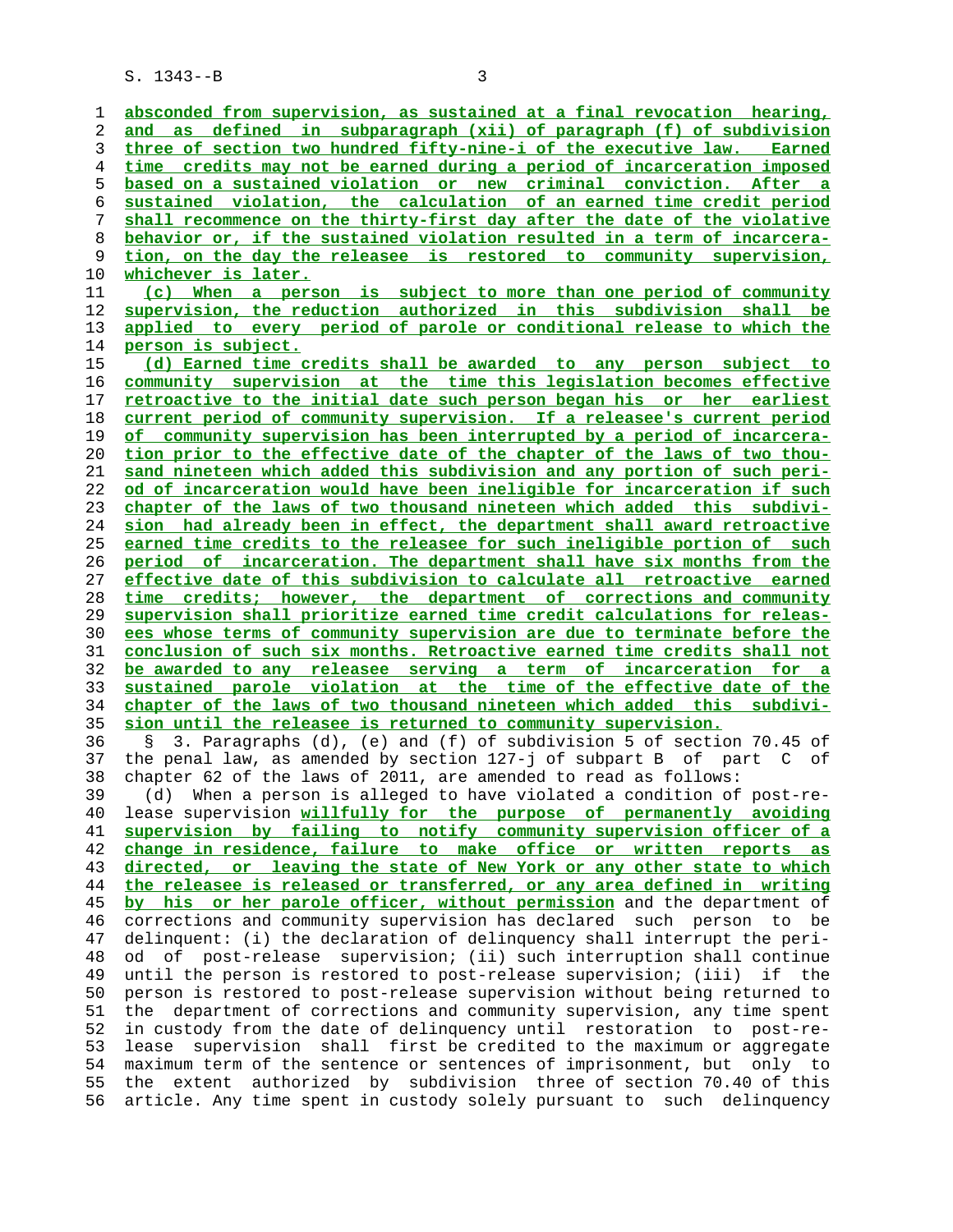1 after completion of the maximum or aggregate maximum term of the 2 sentence or sentences of imprisonment shall be credited to the period of 3 post-release supervision, if any; and (iv) if the person is ordered 4 returned to the department of corrections and community supervision, the 5 person shall be required to serve the time assessment before being 6 re-released to post-release supervision. [**In the event the balance of** 7 **the remaining period of post-release supervision is six months or less,** 8 **such time assessment may be up to six months unless a longer period is** 9 **authorized pursuant to subdivision one of this section. The**] **If the** 10 **person is detained pursuant to paragraph (a) of subdivision three of** 11 **section two hundred fifty-nine-i of the executive law pending prelimi-** 12 **nary or revocation hearings, the time assessment shall commence upon the** 13 **execution of the warrant. If a warrant was executed pursuant to para-** 14 **graph (a) of subdivision three of section two hundred fifty-nine-i of** 15 **the executive law but a trial court released the person pending prelimi-** 16 **nary or revocation hearings, the time assessment shall commence upon the** 17 **issuance of a determination after a final hearing that the person has** 18 **violated one or more conditions of community supervision, and shall** 19 **include the time period between execution of the warrant and release of** 20 **the person pending preliminary or revocation hearings. If a releasee is** 21 **detained on bail pursuant to section 530.10 of the criminal procedure** 22 **law, the time assessment shall include any time the releasee spent in** 23 **such detention. If a notice of violation was issued pursuant to subdivi-** 24 **sion three of section two hundred fifty-nine-i of the executive law, the** 25 time assessment shall commence upon the issuance of a determination 26 after a final hearing that the person has violated one or more condi- 27 tions of supervision. While serving such assessment, the person shall 28 not receive any good behavior allowance pursuant to section eight 29 hundred three of the correction law. Any time spent in custody from the 30 date of delinquency until return to the department of corrections and 31 community supervision shall first be credited to the maximum or aggre- 32 gate maximum term of the sentence or sentences of imprisonment, but only 33 to the extent authorized by subdivision three of section 70.40 of this 34 article. The maximum or aggregate maximum term of the sentence or 35 sentences of imprisonment shall run while the person is serving such 36 time assessment in the custody of the department of corrections and 37 community supervision. Any time spent in custody solely pursuant to such 38 delinquency after completion of the maximum or aggregate maximum term of 39 the sentence or sentences of imprisonment shall be credited to the peri- 40 od of post-release supervision, if any. 41 [**(e) Notwithstanding paragraph (d) of this subdivision, in the event a**

**person is sentenced to one or more additional indeterminate or determi- nate term or terms of imprisonment prior to the completion of the period of post-release supervision, such period of post-release supervision shall be held in abeyance and the person shall be committed to the custody of the department of corrections and community supervision in accordance with the requirements of the prior and additional terms of imprisonment. (f) When a person serving a period of post-release supervision is returned to the department of corrections and community supervision pursuant to an additional consecutive sentence of imprisonment and with- out a declaration of delinquency, such period of post-release super- vision shall be held in abeyance while the person is in the custody of the department of corrections and community supervision. Such period of**

 55 **post-release supervision shall resume running upon the person's re-re-** 56 **lease.**]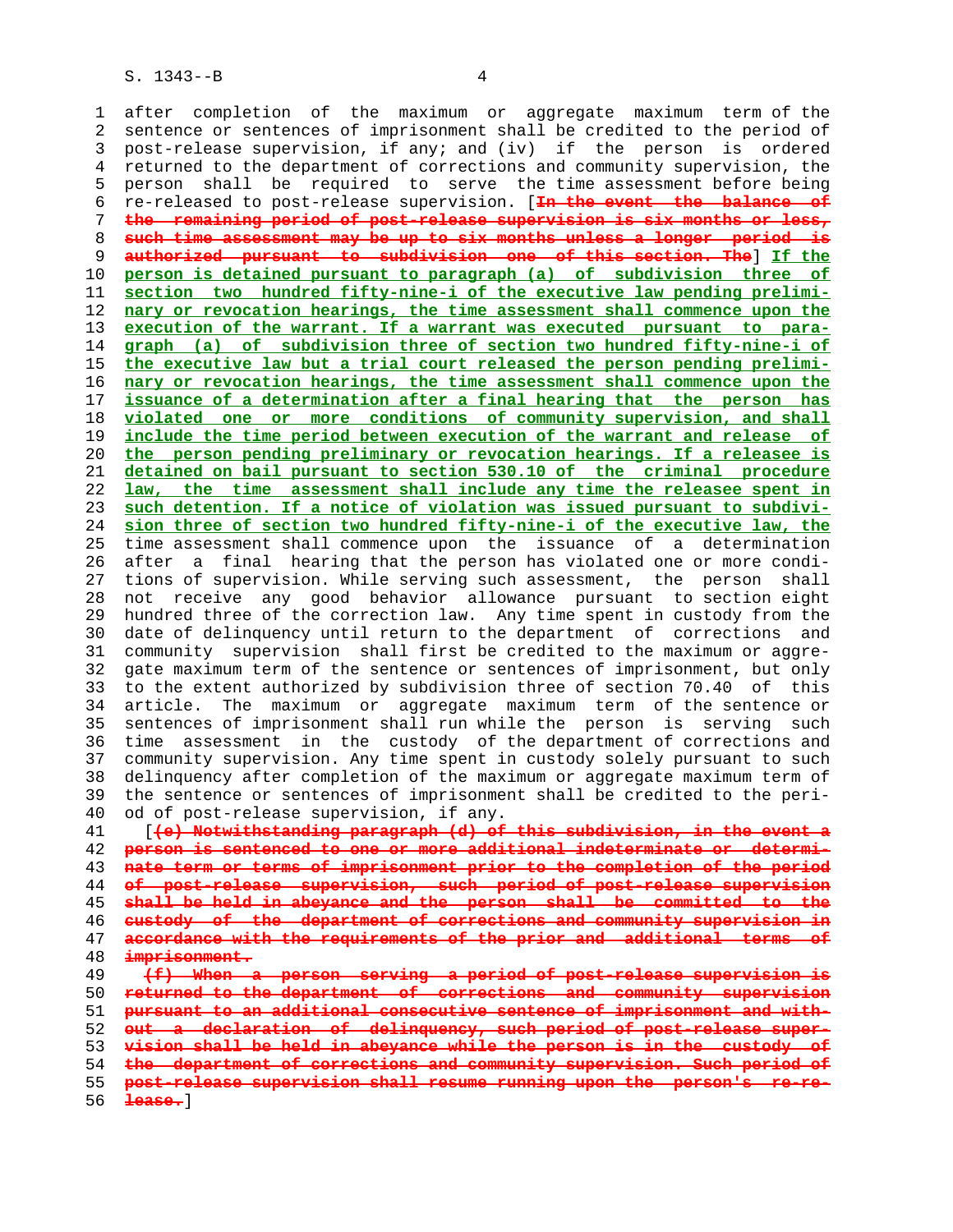1 § 4. Subparagraph (i) of paragraph (a) of subdivision 3 of section 2 259-i of the executive law, as amended by chapter 545 of the laws of 3 2015, is amended and five new subparagraphs (iv), (v), (vi), (vii) and 4 (viii) are added to read as follows:

 5 (i) If the parole officer having charge of a presumptively released, 6 paroled or conditionally released person or a person released to post- 7 release supervision or a person received under the uniform act for out- 8 of-state parolee supervision shall have [**reasonable**] **probable** cause to 9 believe that such person has lapsed into criminal ways [**or company**], or 10 has violated one or more conditions of his presumptive release, parole, 11 conditional release or post-release supervision, such parole officer 12 shall report such fact to a member of the board, or to any officer of 13 the department designated by the board, and thereupon **a written notice** 14 **of violation may be issued, or if the person would be subject to rein-** 15 **carceration pursuant to subparagraph (x) of paragraph (f) of this subdi-** 16 **vision should the violation be sustained at a final revocation hearing** a 17 warrant may be issued for the retaking of such person and for his tempo- 18 rary detention in accordance with the rules of the board unless such 19 person has been determined to be currently unfit to proceed to trial or 20 is currently subject to a temporary or final order of observation pursu- 21 ant to article seven hundred thirty of the criminal procedure law, in 22 which case no **notice of violation or** warrant shall be issued. The retak- 23 ing and detention of any such person may be further regulated by rules 24 and regulations of the department not inconsistent with this article. A 25 warrant issued pursuant to this section shall constitute sufficient 26 authority to the superintendent or other person in charge of any jail, 27 penitentiary, lockup or detention pen to whom it is delivered to hold in 28 temporary detention the person named therein[**; except that a warrant** 29 **issued with respect to a person who has been released on medical parole** 30 **pursuant to section two hundred fifty-nine-r of this article and whose** 31 **parole is being revoked pursuant to paragraph (h) of subdivision four of** 32 **such section shall constitute authority for the immediate placement of** 33 **the parolee only into imprisonment in the custody of the department to** 34 **hold in temporary detention. A warrant issued pursuant to this section** 35 **shall also constitute sufficient authority to the person in charge of a** 36 **drug treatment campus, as defined in subdivision twenty of section two** 37 **of the correction law, to hold the person named therein, in accordance** 38 **with the procedural requirements of this section, for a period of at** 39 **least ninety days to complete an intensive drug treatment program** 40 **mandated by the board as an alternative to presumptive release or parole** 41 **or conditional release revocation, or the revocation of post-release** 42 **supervision, and shall also constitute sufficient authority for return** 43 **of the person named therein to local custody to hold in temporary** 44 **detention for further revocation proceedings in the event said person** 45 **does not successfully complete the intensive drug treatment program. The** 46 **board's rules shall provide for cancellation of delinquency and restora-** 47 **tion to supervision upon the successful completion of the program**] **for** 48 **up to twenty-four hours pending a recognizance hearing pursuant to** 49 **subparagraph (iv) of this paragraph**. **No notice of violation or warrant** 50 **shall be issued due to a releasee being in the company of or fraterniz-** 51 **ing with any person the releasee knows has a criminal record or knows** 52 **has been adjudicated a youthful offender.** 53 **(iv) Upon execution of a warrant issued pursuant to this section, the** 54 **authorized officer shall take the releasee to the local trial court for**

 55 **a recognizance hearing. Such recognizance hearing shall commence within** 56 **twenty-four hours of the execution of the warrant.**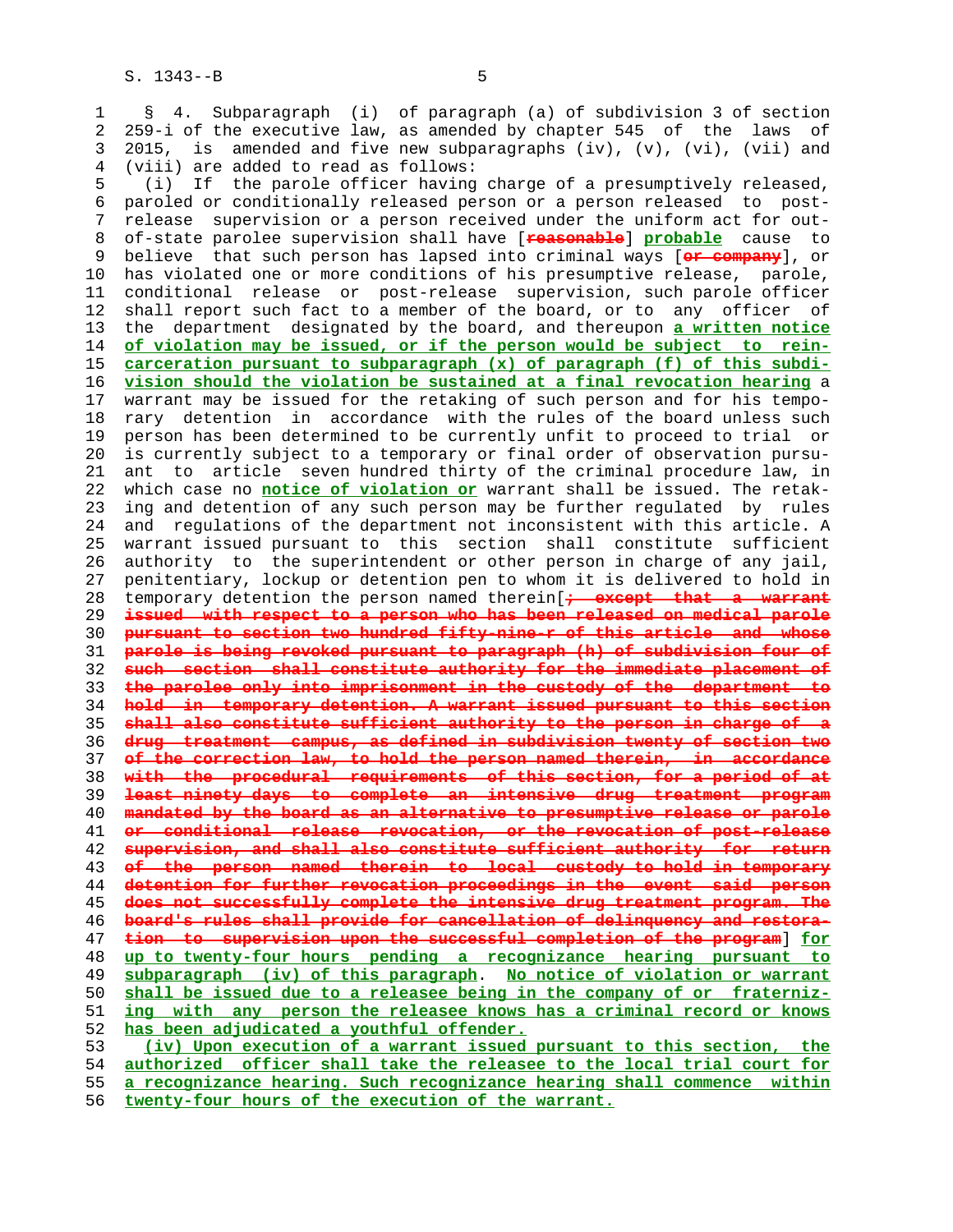**(v) At a recognizance hearing, the department shall have the burden to**

**demonstrate to the court that the executed warrant was properly issued pursuant to this section and that the releasee is potentially subject to incarceration pursuant to paragraph (f) of this subdivision. (vi) At a recognizance hearing, the court shall consider all available evidence of the releasee's employment, family and community ties includ- ing length of residency in the community, history of reporting in a timely fashion to a parole or supervisory officer, and other indicators of stability. At the conclusion of the recognizance hearing, the court shall release the releasee on his or her own recognizance unless the court finds on the record or in writing that release on recognizance will not reasonably assure the releasee's appearance at subsequent preliminary or revocation hearings. In such instances, the court shall release the releasee under non-monetary conditions, selecting the least restrictive alternative conditions that will reasonably assure the releasee's appearance at subsequent preliminary or revocation hearings. The court shall explain its choice of alternative conditions on the record or in writing. The releasee shall not be required to pay for any part of the cost of release under non-monetary conditions. The court may order that the releasee be detained pending preliminary or final revoca- tion hearings only upon a finding that the releasee currently presents a substantial risk of willfully failing to appear at the preliminary or final revocation hearings and that no non-monetary condition or combina- tion of conditions in the community will reasonably assure the releasee's appearance at the preliminary or final revocation hearings. (vii) The alleged violator shall have a right to representation by counsel at the recognizance hearing. In any case, including when a court is called upon to evaluate the capacity of an alleged violator in a recognizance proceeding, where such person is financially unable to retain counsel, the criminal court of the city of New York, the county court or district court in the county where the violation is alleged to have occurred or where the hearing is held, shall assign counsel in accordance with the county or city plan for representation placed in operation pursuant to article eighteen-b of the county law. (viii) If a releasee is brought to or appears in a trial court due to an arrest for any alleged felony or misdemeanor, and at any point the department issues a warrant for the same alleged criminal conduct, then the court's order pursuant to section 530.10 of the criminal procedure law shall control in determining whether the releasee shall be detained pending a preliminary or final revocation hearing, provided that at the time of the court's order, pursuant to section 530.10 of the criminal procedure law, the court was informed the releasee was subject to commu- nity supervision. Provided, however, that notwithstanding section 530.10 of the criminal procedure law, the court may order that the releasee be detained pending preliminary or final revocation hearings upon a finding on the record or in writing that the releasee currently presents a substantial risk of willfully failing to appear at the preliminary or final revocation hearings and that no non-monetary condition or combina- tion of conditions in the community supervision will reasonably assure the releasee's appearance at the preliminary or final revocation hear- ings. If the criminal court imposes bail pursuant to section 530.10 of the criminal procedure law, and the releasee-defendant secures release**

**by paying bail or by operation of law, then the releasee shall not be detained further based solely on the warrant issued by the department; provided, however, if the department issues a warrant for the same alleged criminal conduct after the court's order pursuant to section**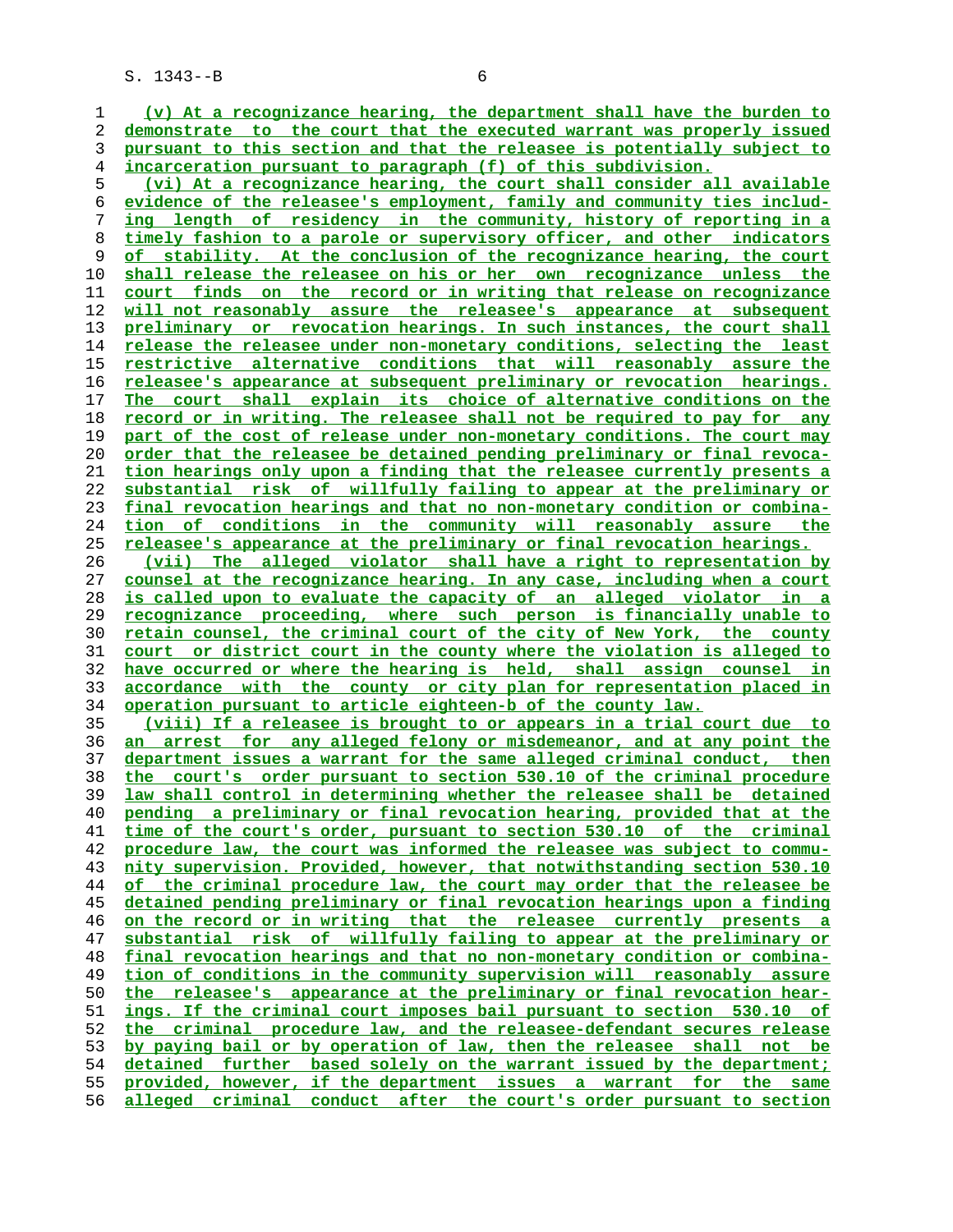| 1        | 530.10 of the criminal procedure law and the department can demonstrate                                                                       |
|----------|-----------------------------------------------------------------------------------------------------------------------------------------------|
| 2        | that at the time of such court's order the court was not informed the                                                                         |
| 3        | releasee was subject to community supervision, then the court shall hold                                                                      |
| 4        | a recognizance hearing within twenty-four hours of the execution of the                                                                       |
| 5        | warrant.                                                                                                                                      |
| 6        | § 5. Subparagraphs (i), (iii) and (iv) of paragraph (c) of subdivision                                                                        |
| 7        | 3 of section 259-i of the executive law, subparagraph (i) as amended by                                                                       |
| 8        | of part E of chapter 62 of the laws of 2003, and subpara-<br>11<br>section                                                                    |
| 9        | graphs (iii) and (iv) as amended by section 1 of part E of chapter 56 of                                                                      |
| 10       | the laws of 2007, are amended and two new subparagraphs (ix) and $(x)$ are                                                                    |
| 11       | added to read as follows:                                                                                                                     |
| 12       | (i) [Within fifteen days after the warrant for retaking and temporary                                                                         |
| 13       | detention has been executed, unless the releasee has been convicted of a                                                                      |
| 14       | new crime committed while under presumptive release, parole, conditional                                                                      |
| 15       | release or post-release supervision, the board of parole shall afford                                                                         |
| 16       | the alleged presumptive release, parole, conditional release or post-re-                                                                      |
| 17       | lease supervision violator a preliminary revocation hearing before a                                                                          |
| 18       | hearing officer designated by the board of parole. Such hearing officer                                                                       |
| 19       | shall not have had any prior supervisory involvement over the alleged                                                                         |
| 20       | violator] (A) For any alleged technical violation for which a notice of                                                                       |
| 21       | violation was issued or a person was released on recognizance pursuant                                                                        |
| 22       | to subparagraph (iv) of paragraph (a) of this subdivision, the depart-                                                                        |
| 23       | ment shall within ten days of the issuance of the notice of violation or                                                                      |
| 24       | the order of release on recognizance afford the person a preliminary                                                                          |
| 25       | revocation hearing before a hearing officer designated by the depart-                                                                         |
| 26       | ment. Such hearing officer shall not have had any prior supervisory                                                                           |
| 27       | involvement over the alleged violator. Such hearing shall not be held at                                                                      |
| 28       | a correctional facility, detention center or local correctional facili-                                                                       |
| 29       | ty.                                                                                                                                           |
| 30       | (B) For any alleged technical violation for which a court issued an                                                                           |
| 31       | order detaining a person pursuant to subparagraph (iv) of paragraph (a)                                                                       |
| 32       | of this subdivision and the person would be subject to reincarceration                                                                        |
| 33       | up to thirty days or more pursuant to subparagraph (x) of paragraph<br>of                                                                     |
| 34       | (f) of this subdivision should the violation be sustained at a final                                                                          |
| 35       | revocation hearing, then within five days of the issuance of the order                                                                        |
| 36       | of detention the department shall afford such person a preliminary revo-                                                                      |
| 37       | cation hearing before a hearing officer designated by the department.                                                                         |
| 38       | Such hearing officer shall not have had any prior supervisory involve-                                                                        |
| 39       | ment over the alleged violator.                                                                                                               |
| 40<br>41 | (C) For any alleged non-technical violation, within ten days of the<br>execution of the warrant for the violation the department shall afford |
| 42       | such person a preliminary hearing before a hearing officer designated by                                                                      |
| 43       | the department. Such hearing officer shall not have had any prior super-                                                                      |
| 44       | visory involvement over the alleged violator.                                                                                                 |
| 45       | (iii) The alleged violator shall, [within three days of the execution                                                                         |
| 46       | of the warrant] at the time a notice of violation is issued or at the                                                                         |
| 47       | time of a recognizance hearing, be given written notice of the time,                                                                          |
| 48       | place and purpose of the <b>preliminary</b> hearing [unless he or she is                                                                      |
| 49       | detained pursuant to the provisions of subparagraph (iv) of paragraph                                                                         |
| 50       | (a) of this subdivision. In those instances, the alleged violator will                                                                        |
| 51       | be given written notice of the time, place and purpose of the hearing                                                                         |
| 52       | within five days of the execution of the warrant], or if no preliminary                                                                       |
| 53       | hearing is required pursuant to this section, of the final revocation                                                                         |
| 54       | shall state what conditions of [presumptive<br>hearing.<br>The notice                                                                         |
| 55       | release, parole, conditional release or post-release community super-                                                                         |
| 56       | are alleged to have been violated, and in what manner; that such<br>vision                                                                    |
|          |                                                                                                                                               |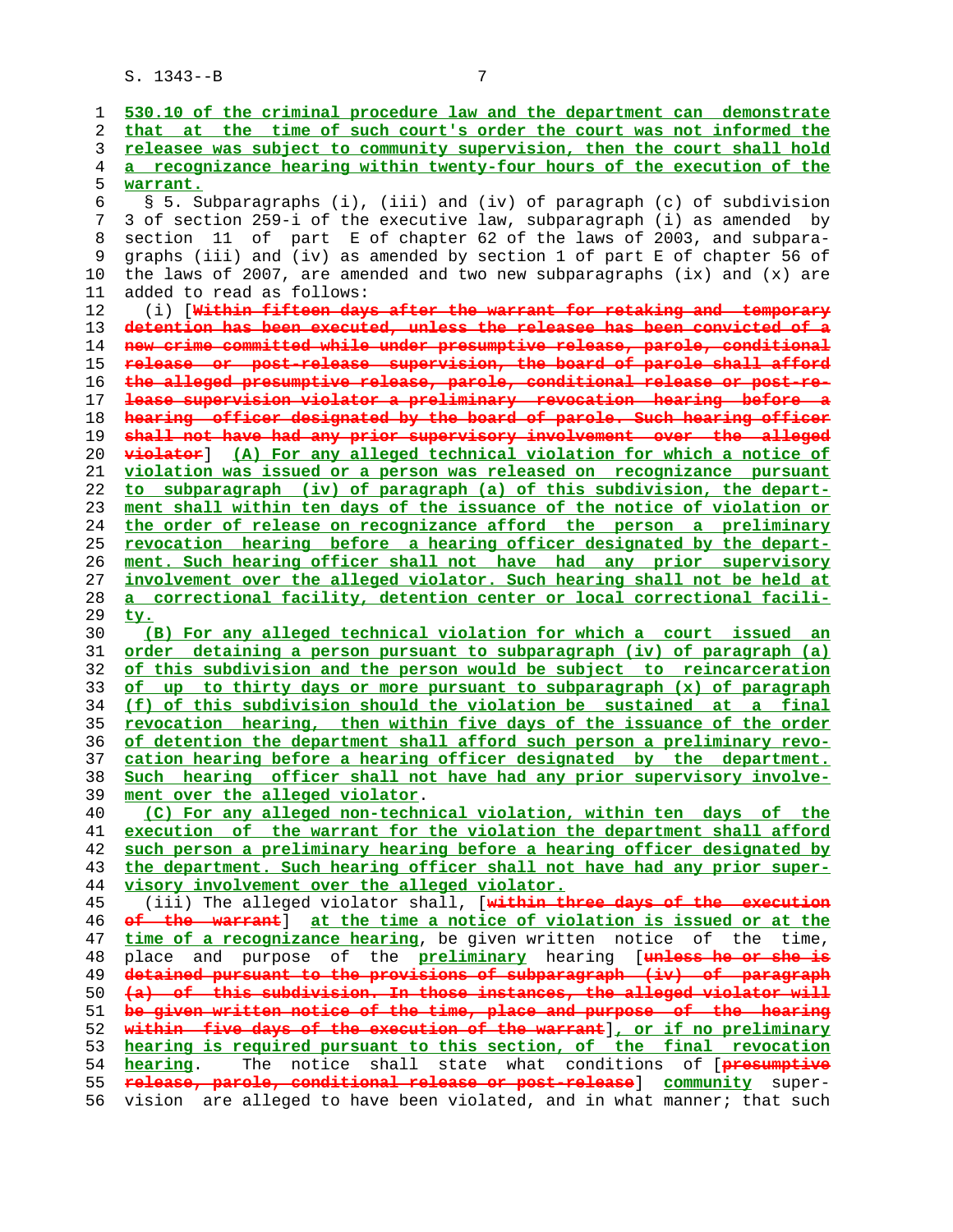1 person shall have the right to appear and speak in his or her own 2 behalf; that he or she shall have the right to introduce letters and 3 documents; that he or she may present witnesses who can give relevant 4 information to the hearing officer; that he or she has the right to 5 confront the witnesses against him or her**; and that such person shall have the right to representation by counsel at any preliminary and final revocation hearings**. Adverse witnesses may be compelled to attend the 8 preliminary hearing unless the prisoner has been convicted of a new crime while on supervision or unless the hearing officer finds good 10 cause for their non-attendance. As far as practicable or feasible, any 11 additional documents having been collected or prepared that support the 12 charge shall be delivered to the alleged violator. 13 (iv) [**The preliminary hearing shall be scheduled to take place no later than fifteen days from the date of execution of the warrant.**] The 15 standard of proof at the preliminary hearing shall be [**probable cause**] **a preponderance of the evidence** to believe that the [**presumptive releasee, parolee, conditional releasee or person under post-release supervision**] **releasee** has violated one or more conditions of his or her [**presumptive release, parole, conditional release or post-release**] **community** super- 20 vision in an important respect. Proof of conviction of a crime committed 21 while under supervision shall constitute [**probable cause**] **prima facie evidence of a violation of a condition of community supervision** for the 23 purposes of this section. **(ix) If the hearing officer finds by a preponderance of the evidence that such person has violated one or more conditions of community super- vision in an important respect, the releasee shall, at the conclusion of the preliminary hearing be given written notice of the time, place and purpose of the final revocation hearing. The notice shall state what conditions of community supervision are alleged to have been violated, when, where and in what manner; that such person shall have the right to representation by counsel at any final revocation hearing; that such person shall have the right to appear and speak in his or her own behalf; that he or she shall have the right to introduce letters and documents; that he or she may present witnesses who can give relevant information to the hearing officer; that he or she has the right to confront the witnesses against him or her. As far as practicable or feasible, any additional documents having been collected or prepared that support the charge shall be delivered to the releasee. Adverse witnesses may be compelled to attend the final revocation hearing unless the prisoner has been convicted of a new crime while on supervision or unless the hearing officer finds good cause for their non-attendance. (x) The alleged violator shall have a right to representation by coun- sel at the preliminary hearing. In any case, including when a court is called upon to evaluate the capacity of an alleged violator in a prelim- inary proceeding, where such person is financially unable to retain counsel, the criminal court of the city of New York, the county court or district court in the county where the violation is alleged to have occurred or where the hearing is held, shall assign counsel in accord- ance with the county or city plan for representation placed in operation pursuant to article eighteen-b of the county law.** 51 § 6. Paragraph (f) of subdivision 3 of section 259-i of the executive 52 law, as amended by section 11 of part E of chapter 62 of the laws of 53 2003, subparagraph (v) as amended and subparagraph (xii) as added by 54 chapter 545 of the laws of 2015 and subparagraph (x) as amended by

55 section 38-f-1 of subpart A of part C of chapter 62 of the laws of 2011,

56 is amended to read as follows: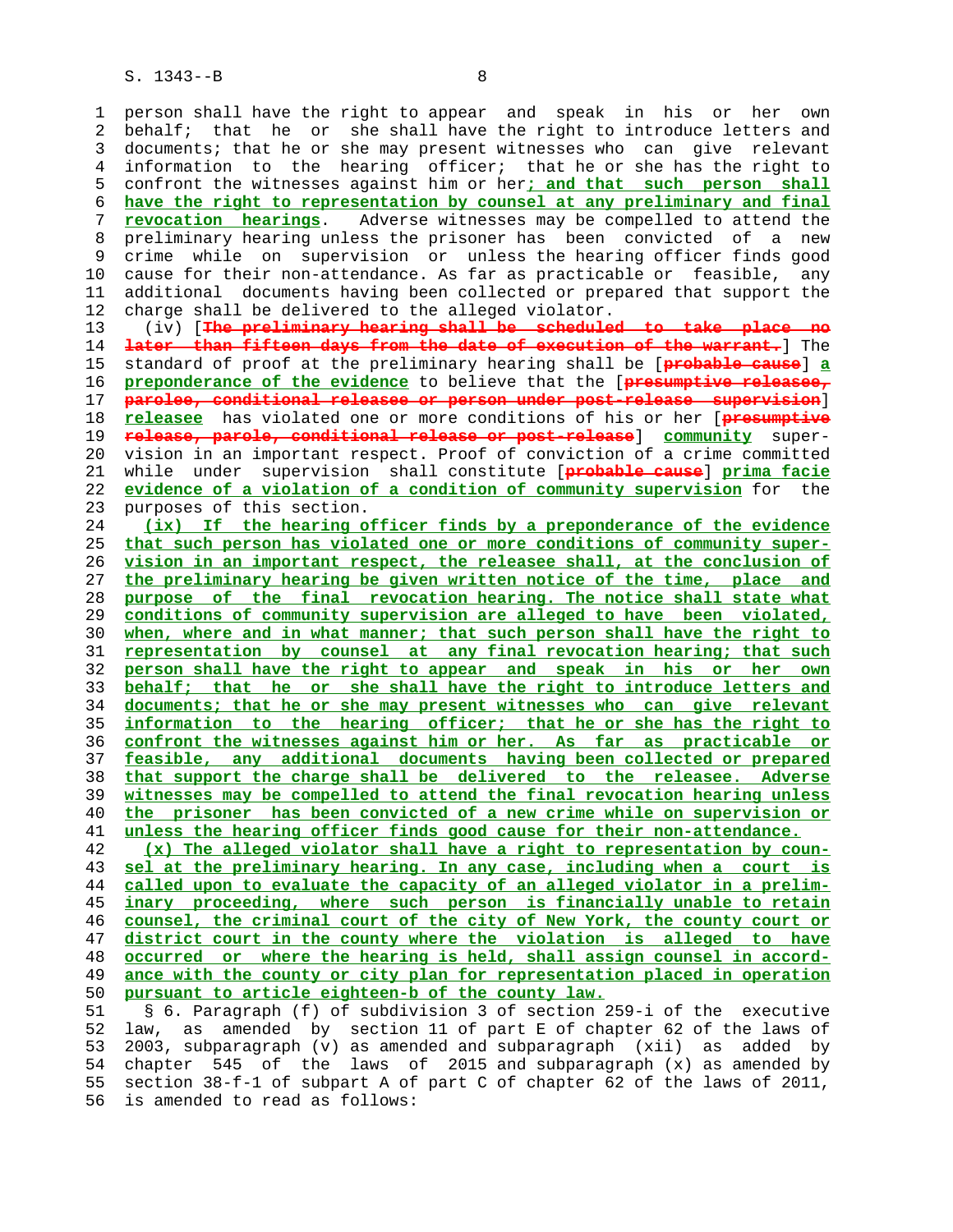1 (f) (i) [**Revocation hearings shall be scheduled to be held within ninety days of the probable cause determination**] **For any releasee charged with a violation: (A) If a court issued an order detaining such person pursuant to subparagraph (iv) of paragraph (a) of this subdivision and the person would be subject to reincarceration of up to seven days pursuant to subparagraph (x) of this paragraph should the violation be sustained at a final revocation hearing, then within two days of the issuance of the order of detention, the department shall afford such person a final revocation hearing in person before a hearing officer designated by the department. Such hearing officer shall not have had any prior superviso- ry involvement over the alleged violator. No preliminary revocation hearing shall be held in this instance. (B) If a court issued an order detaining such person pursuant to subparagraph (iv) of paragraph (a) of this subdivision and the person would be subject to reincarceration of up to fifteen days pursuant to subparagraph (x) of this paragraph should the violation be sustained at a final revocation hearing, then within four days of the issuance of the order of detention, the department shall afford such person a final revocation hearing in person before a hearing officer designated by the department. Such hearing officer shall not have had any prior superviso- ry involvement over the alleged violator. No preliminary revocation hearing shall be held in this instance. (C) If a court issued an order detaining such person pursuant to subparagraph (iv) of paragraph (a) of this subdivision and the person would be subject to reincarceration of up to thirty days or more pursu- ant to subparagraph (x) of this paragraph should the violation be sustained at a final revocation hearing, then within ten days after the issuance of the order of detention, the department shall afford such person a final revocation hearing in person before a hearing officer designated by the department. Such hearing officer shall not have had any prior supervisory involvement over the alleged violator. (D) If a notice of violation was issued or such person was released on recognizance pursuant to subparagraph (iv) of paragraph (a) of this subdivision the department shall within thirty days of the issuance of the notice of violation or the order of release on recognizance afford the person a final revocation hearing in person before a hearing officer designated by the department. Such hearing officer shall not have had any prior supervisory involvement over the alleged violator**. **Such hear- ing shall not be held at a correctional facility, detention center or local correctional facility. The department shall have six months from the date of the effective date of the chapter of the laws of two thou- sand nineteen that amended this paragraph to begin to hold such hearings at allowable locations. (E) If such person is accused of a non-technical violation, the department shall within thirty days of the execution of the warrant afford such person a final revocation hearing in person before a hearing officer designated by the department. Such hearing officer shall not** have had any supervisory involvement over the alleged violator. **(F)** However, if an alleged violator requests and receives any post- 51 ponement of his revocation hearing, or consents to a postponed revoca- 52 tion proceeding initiated by the board, or if an alleged violator, by 53 his actions otherwise precludes the prompt conduct of such proceedings, 54 the time limit may be extended.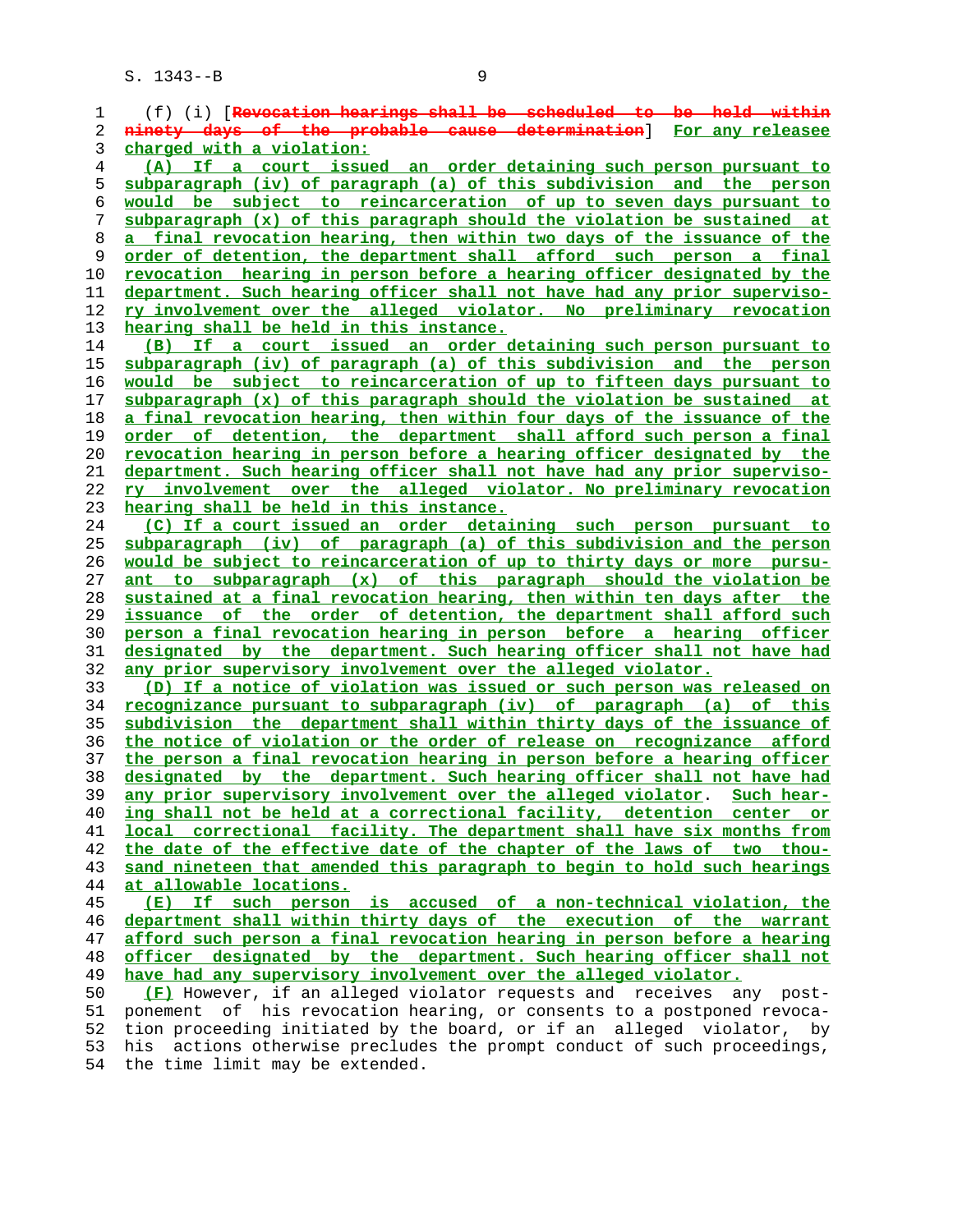1 (ii) The revocation hearing shall be conducted by a presiding officer 2 who may be a member or a hearing officer designated by the board in 3 accordance with rules of the board.

 4 (iii) Both the alleged violator and an attorney who has filed a notice 5 of appearance on his behalf in accordance with the rules of the board of 6 parole shall be given written notice of the date, place and time of the 7 hearing [**as soon as possible but at least fourteen days prior to the** 8 **scheduled date**] **pursuant to subparagraph (ix) of paragraph (c) of this** subdivision.

 10 (iv) The alleged violator shall be given written notice of the rights 11 enumerated in subparagraph (iii) of paragraph (c) of this subdivision as 12 well as of his right to present mitigating evidence relevant to restora- 13 tion to presumptive release, parole, conditional release or post-release 14 supervision and his right to counsel.

 15 (v) The alleged violator shall [**be permitted**] **have a right to** repre- 16 sentation by counsel at the revocation hearing. In any case, including 17 when a superior court is called upon to evaluate the capacity of an 18 alleged violator in a [**parole**] revocation proceeding, where such person 19 is financially unable to retain counsel, the criminal court of the city 20 of New York, the county court or district court in the county where the 21 violation is alleged to have occurred or where the hearing is held, 22 shall assign counsel in accordance with the county or city plan for 23 representation placed in operation pursuant to article eighteen-B of the 24 county law. He or she shall have the right to confront and cross-examine 25 adverse witnesses, unless there is good cause for their non-attendance 26 as determined by the presiding officer; present witnesses and documenta- 27 ry evidence in defense of the charges; and present witnesses and docu- 28 mentary evidence relevant to the question whether reincarceration of the 29 alleged violator is appropriate.

 30 (vi) At the revocation hearing, the charges shall be read and the 31 alleged violator shall be permitted to plead not guilty, guilty, guilty 32 with explanation or to stand mute. As to each charge, evidence shall be 33 introduced through witnesses and documents, if any, in support of that 34 charge. At the conclusion of each witness's direct testimony, he shall 35 be made available for cross-examination. If the alleged violator intends 36 to present a defense to the charges or to present evidence of mitigating 37 circumstances, the alleged violator shall do so after presentation of 38 all the evidence in support of a violation of presumptive release, 39 parole, conditional release or post-release supervision.

 40 (vii) All persons giving evidence at the revocation hearing shall be 41 sworn before giving any testimony as provided by law.

 42 (viii) At the conclusion of the hearing the presiding officer may 43 sustain any or all of the violation charges or may dismiss any or all 44 violation charges. He may sustain a violation charge only if the charge 45 is supported by [**a preponderance of the evidence adduced**] **clear and** 46 **convincing evidence. Conduct that formed the basis of an arrest shall** 47 **not form a basis of a sustained parole violation if a court has adjudi-** 48 **cated the matter with an acquittal, adjournment in contemplation of** 49 **dismissal, or violation**.

 50 (ix) If the presiding officer is not satisfied that there is [**a** 51 **preponderance of**] **clear and convincing** evidence in support of the 52 violation, he shall dismiss the violation, cancel the delinquency and 53 restore the person to presumptive release, parole, conditional release 54 or post-release supervision.

 55 (x) If the presiding officer is satisfied that there is [**a preponder-** 56 **ance of**] **clear and convincing** evidence that the alleged violator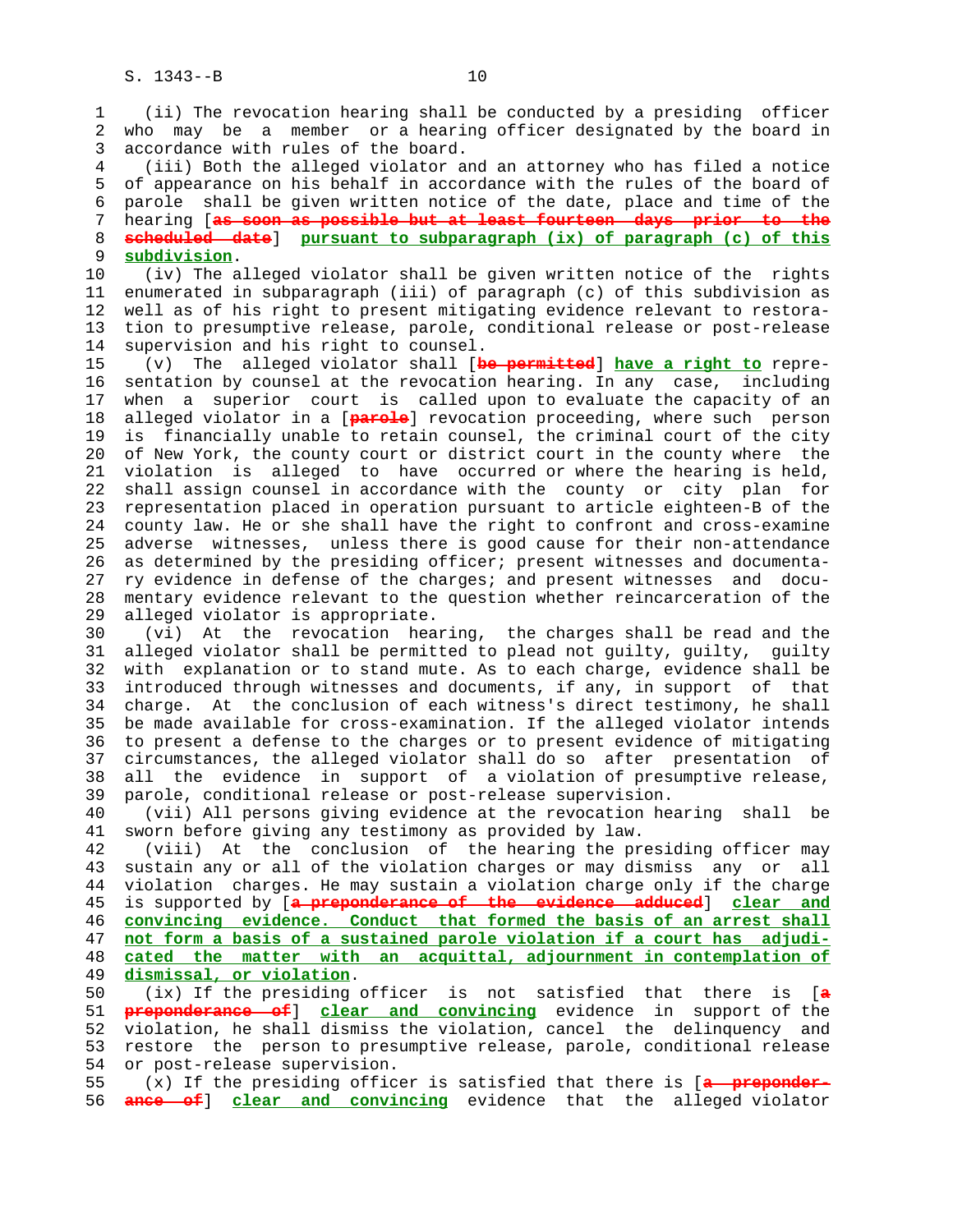1 violated one or more conditions of release in an important respect, he 2 or she shall so find. **For each violation found, other than absconding, the presiding officer shall direct that no earned time credits shall be awarded for the thirty day period commencing from the date of the sustained violation. For any absconding violation found, the presiding officer shall direct that no earned time credits shall be awarded for the entire time period during which a releasee was found to have absconded from supervision. (xi) Incarceration shall not be imposed for any of the following violations: (A) positive drug test for drugs or a controlled substance without proper medical authorization, or possession of drug parapher- nalia, unless the releasee is subject to community supervision due to a conviction for driving while ability impaired at least in part by drugs pursuant to section eleven hundred ninety-two of the vehicle and traffic law; (B) positive alcohol test or use or possession of alcohol, unless the releasee is subject to community supervision due to a conviction for driving while ability impaired at least in part by alcohol or while intoxicated pursuant to section eleven hundred ninety-two of the vehicle and traffic law; (C) failing to notify community supervision officer of a change in employment or program status; (D) failing to notify communi- ty supervision officer of a change in residence, absent clear and convincing evidence that the releasee acted willfully for the purpose of permanently avoiding supervision; (E) violating curfew; (F) failure to pay surcharges and fees, including fees imposed pursuant to section 60.35 of the penal law, sections eighteen hundred nine and eighteen hundred nine-c of the vehicle and traffic law, or section 27.12 of the parks, recreation and historic preservation law; (G) failure to make office or written reports as directed, absent clear and convincing evidence that the releasee acted willfully for the purpose of permanent- ly avoiding supervision; (H) leaving the state of New York or any other state to which the releasee is released or transferred, or any area defined in writing by his parole officer, without permission, absent clear and convincing evidence that the releasee acted willfully for the purpose of permanently avoiding supervision; (I) failure to notify community supervision officer of contact with any law enforcement agen- cy, absent clear and convincing evidence that the releasee intended to hide evidence of his or others' behavior that constitutes a violation of the penal law; (J) failure to obey special conditions of community supervision, absent clear and convincing evidence that the failure poses a substantial risk to public safety and cannot be addressed safely in the community including with counseling or programming; and (K) obtain- ing a driver's license or driving a car with a valid driver's license, unless either action is explicitly prohibited by the person's conviction. (xii)** For each violation [**so**] found, the presiding officer may (A) 46 direct that the [**presumptive releasee, parolee, conditional releasee or person serving a period of post-release supervision**] **releasee** be 48 restored to supervision; (B) as an alternative to reincarceration, 49 direct the [**presumptive releasee, parolee, conditional releasee or person serving a period of post-release supervision be placed in a parole transition facility for a period not to exceed one hundred eighty days and subsequent restoration to supervision**] **releasee receive re-en- try services in the community from qualified nonprofit agencies**; (C) [**in the case of presumptive releasees, parolees or conditional releasees,**] 55 direct the violator's reincarceration [**and fix a date for consideration by the board for re-release on presumptive release, or parole or condi-**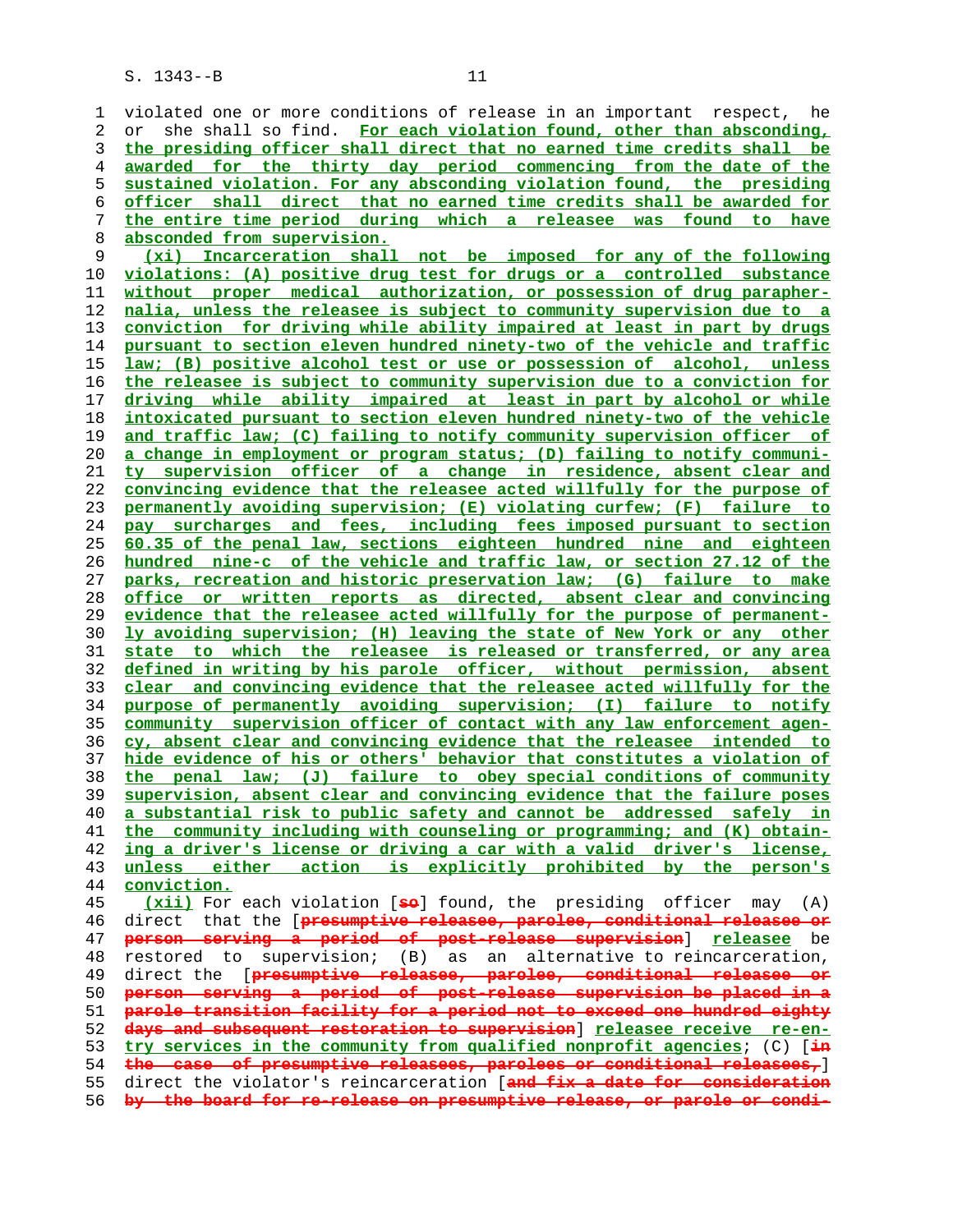**tional release, as the case may be; or (D) in the case of persons released to a period of post-release supervision, direct the violator's reincarceration up to the balance of the remaining period of post-re- lease supervision, not to exceed five years; provided, however, that a defendant serving a term of post-release supervision for a conviction of a felony sex offense defined in section 70.80 of the penal law may be subject to a further period of imprisonment up to the balance of the remaining period of post-release supervision**]**, subject to the following limitations: (1) for absconding, which is defined as failing to notify his or her community supervision officer of a change in residence will- fully for the purpose of permanently avoiding supervision; failure to make office or written reports as directed willfully for the purpose of permanently avoiding supervision; and leaving the state of New York or any other state to which the releasee is released or transferred, or any area defined in writing by his parole officer, without permission, will- fully for the purpose of permanently avoiding supervision, up to seven days incarceration may be imposed for the first violation, up to fifteen days incarceration may be imposed for the second violation, and up to thirty days incarceration may be imposed for the third or any subsequent violation; (2) for all other technical violations for which incarcera- tion may be imposed no period of reincarceration may be imposed for the first and second substantiated technical violations for which incarcera- tion may be imposed; up to seven days reincarceration may be imposed for the third substantiated technical violation for which incarceration may be imposed; up to fifteen days reincarceration may be imposed for the fourth substantiated technical violation for which incarceration may be imposed; up to thirty days reincarceration may be imposed for the fifth and subsequent substantiated technical violations for which incarcera- tion may be imposed; and (3) for non-technical violations, up to ninety days reincarceration may be imposed. If a warrant was executed pursuant to subparagraph (iv) of paragraph (a) of this subdivision and the person was detained pursuant to such subparagraph pending preliminary or revo- cation hearings, any period of incarceration imposed pursuant to this paragraph shall be counted from the date of the execution of the warrant. If a warrant was executed pursuant to subparagraph (iv) of paragraph (a) of this subdivision but a criminal court released the person pending preliminary or revocation hearings, any period of incar- ceration imposed pursuant to this paragraph shall be counted from the date of issuance of a determination after a final hearing that the person has violated one or more conditions of community supervision, and the time between execution of the warrant and release of the person pending preliminary or revocation hearings shall count toward the period of reincarceration imposed pursuant to this paragraph. If a releasee is detained on bail or committed to the custody of the sheriff pursuant to section 530.10 of the criminal procedure law, any time the person spent confined in jail shall count towards any period of incarceration imposed pursuant to this paragraph. In all cases, the presiding officer shall impose the least restrictive reasonable sanction. Any periods of rein- carceration shall run concurrently if more than one violation is adjudi- cated. If a period of incarceration is imposed pursuant to this para- graph, the releasee shall be released from custody upon expiration of the period or the end of the releasee's period of community supervision, whichever shall be sooner**. For the violator serving an indeterminate 54 sentence who while re-incarcerated has not been found by the department 55 to have committed a serious disciplinary infraction, such violator shall 56 be re-released on the date fixed at the revocation hearing. For the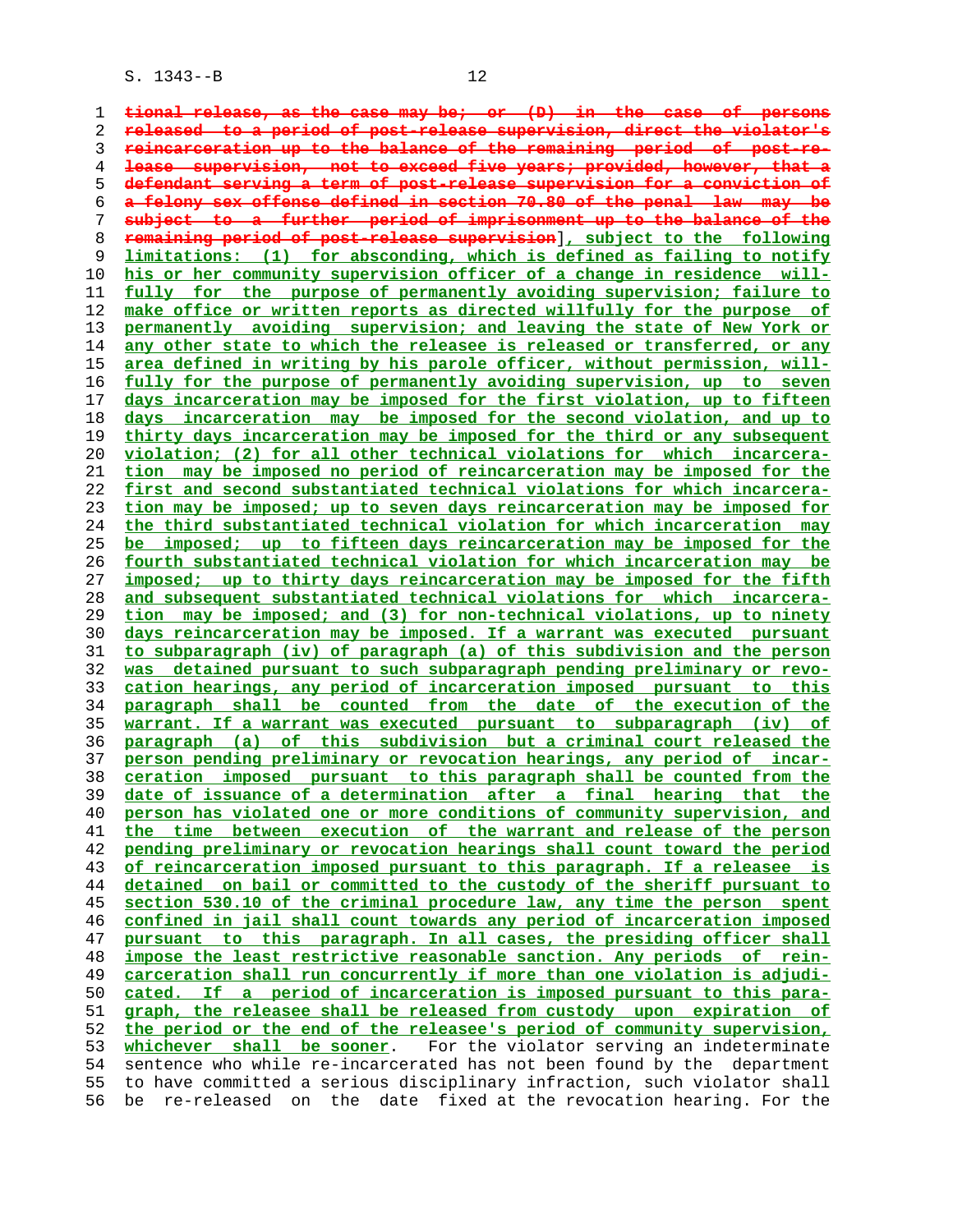1 violator serving an indeterminate sentence who has been found by the 2 department to have committed a serious disciplinary infraction while 3 re-incarcerated, the department shall refer the violator to the board 4 for consideration for re-release to community supervision. Upon such 5 referral the board may waive the personal interview between a member or 6 members of the board and the violator to determine the suitability for 7 re-release when the board directs that the violator be re-released upon 8 expiration of the time assessment. The board shall retain the authority<br>9 to suspend the date fixed for re-release based on the violator's commis- 9 to suspend the date fixed for re-release based on the violator's commis- 10 sion of a serious disciplinary infraction and shall in such case require 11 a personal interview be conducted within a reasonable time between a 12 panel of members of the board and the violator to determine suitability 13 for re-release. If an interview is required, the board shall notify the 14 violator in advance of the date and time of such interview in accordance 15 with the rules and regulations of the board.

 16 [**(xi)**] **(xiii)** If the presiding officer sustains any violations, he 17 must prepare a written statement, to be made available to the alleged 18 violator and his counsel, indicating the evidence relied upon and the 19 reasons for revoking presumptive release, parole, conditional release or 20 post-release supervision, and for the disposition made.

 21 [**(xii)**] **(xiv)** If at any time during a revocation proceeding the 22 alleged violator, his or her counsel, or an employee of the department 23 contends, or if it reasonably appears to the hearing officer, that the 24 alleged violator is an incapacitated person as that term is defined in 25 subdivision one of section 730.10 of the criminal procedure law and no 26 judicial determination has been made that the alleged violator is an 27 incapacitated person, the revocation proceeding shall be temporarily 28 stayed until the superior court determines whether or not the person is 29 fit to proceed. The matter shall be promptly referred to the superior 30 court for determination of the alleged violator's fitness to proceed in 31 a manner consistent with the provisions of article seven hundred thirty 32 of the criminal procedure law, provided however that the superior court 33 shall immediately appoint counsel for any unrepresented alleged violator 34 eligible for appointed counsel under subparagraph (v) of **this** paragraph 35 [**(f) of subdivision three of section two hundred fifty-nine-i of this** 36 **chapter**]. The court shall decide whether or not the alleged violator is 37 incapacitated within thirty days of the referral from the hearing offi- 38 cer. If the court determines that the alleged violator is not an inca- 39 pacitated person, the court shall order that the matter be returned to 40 the board of parole for continuation and disposition of the revocation 41 proceeding. If the court determines that the alleged violator is an 42 incapacitated person and if no felony charges are pending against the 43 alleged violator, the court shall issue a final order of observation 44 committing such person to the custody of the commissioner of mental 45 health or the commissioner of developmental disabilities for care and 46 treatment in an appropriate institution in a manner consistent with 47 subdivision one of section 730.40 of the criminal procedure law. If a 48 final order of observation has been issued pursuant to this section, the 49 hearing officer shall dismiss the violation charges and such dismissal 50 shall act as a bar to any further proceeding under this section against 51 the alleged violator for such violations. If felony criminal charges are 52 pending at any time against an alleged violator who has been referred to 53 superior court for a fitness evaluation but before a determination of 54 fitness has been made pursuant to this section, the court shall decide 55 whether or not the alleged violator is incapacitated pursuant to article 56 seven hundred thirty of the criminal procedure law and the revocation